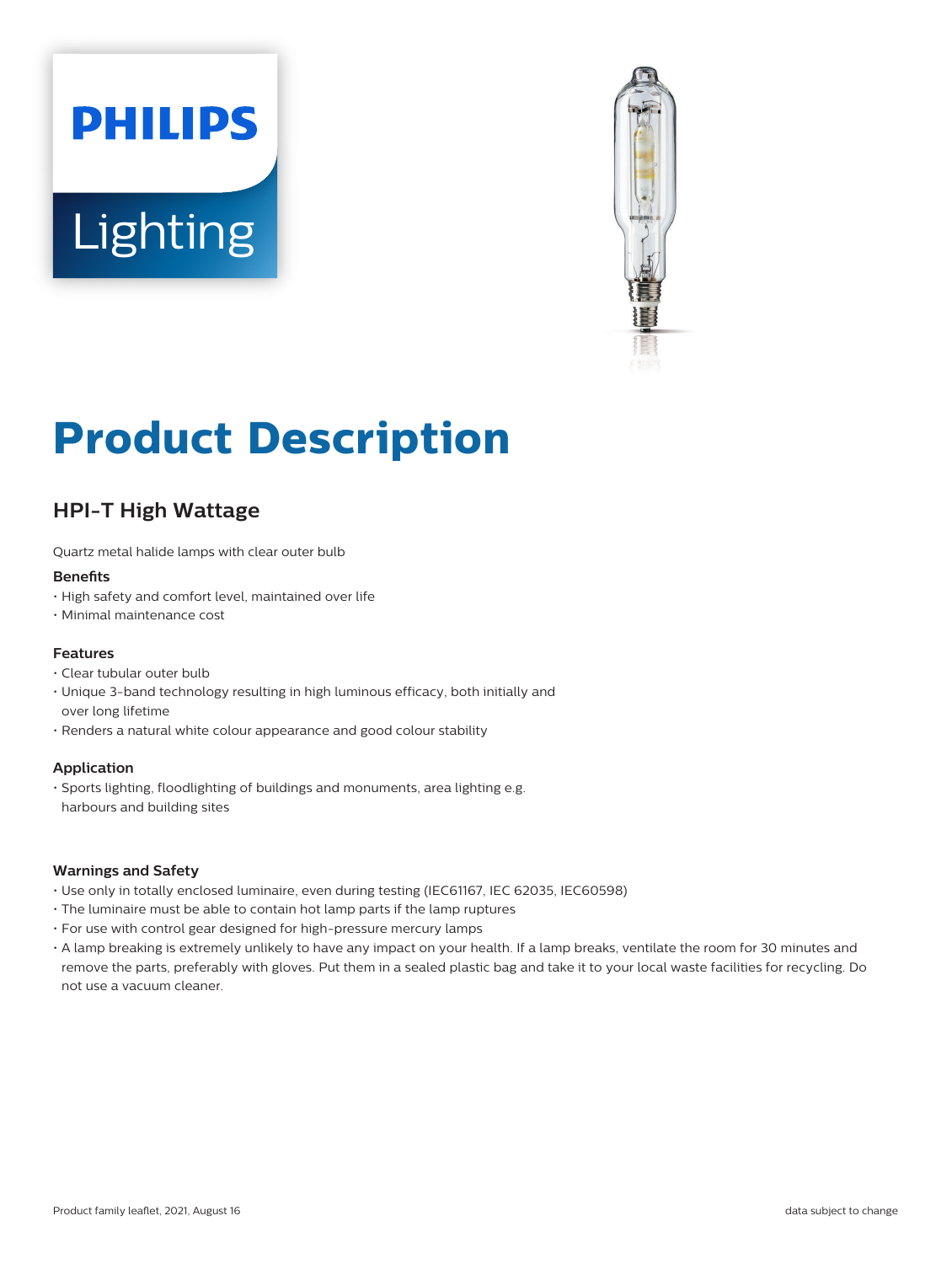# **HPI-T High Wattage**

| <b>Controls and Dimming</b>     |                 |
|---------------------------------|-----------------|
| Dimmable                        | <b>No</b>       |
|                                 |                 |
| <b>Operating and Electrical</b> |                 |
| <b>Voltage (Max)</b>            | 140 V           |
| <b>Voltage (Min)</b>            | 120 V           |
| <b>Voltage (Nom)</b>            | 130 V           |
|                                 |                 |
| <b>General Information</b>      |                 |
| Cap-Base                        | F40             |
| Life To 10% Failures (Nom)      | 5500h           |
| Life To 20% Failures (Nom)      | 8000 h          |
| Life To 50% Failures (Nom)      | 12000 h         |
| Life To 5% Failures (Nom)       | 3000h           |
| <b>System Description</b>       |                 |
|                                 |                 |
| <b>Light Technical</b>          |                 |
| <b>Colour Designation</b>       | Cool White (CW) |
|                                 |                 |
| <b>Mechanical and Housing</b>   |                 |
| <b>Bulb Finish</b>              | Clear           |
|                                 |                 |

# **Approval and Application**

|            |                                                      | <b>Energy Consumption kWh/</b> | Mercury (Hg) Content |
|------------|------------------------------------------------------|--------------------------------|----------------------|
| Order Code | <b>Full Product Name</b>                             | 1000 h                         | (Nom)                |
|            | 928073609231 HPI-T 2000W/646 E40 220V CRP/4 2178 kWh |                                | $155 \text{ mg}$     |
|            | 928482600096 HPI-T1000W/543 E40 1SL/4                | 1089 kWh                       | 86 mg                |

## **Operating and Electrical**

|                   |                                       | Lamp Current (EM) |             |
|-------------------|---------------------------------------|-------------------|-------------|
| <b>Order Code</b> | <b>Full Product Name</b>              | (Nom)             | Power (Nom) |
|                   | 928073609231 HPI-T 2000W/646 E40 220V | 16.5A             | 1980 W      |
|                   | CRP/4                                 |                   |             |

|            |                                        | Lamp Current (EM) |             |
|------------|----------------------------------------|-------------------|-------------|
| Order Code | <b>Full Product Name</b>               | (Nom)             | Power (Nom) |
|            | 928482600096 HPI-T 1000W/543 E40 1SL/4 | 8.25 A            | 990 W       |

#### **General Information**

| Order Code   | <b>Full Product Name</b>       | <b>Operating Position</b> |
|--------------|--------------------------------|---------------------------|
| 928073609231 | HPI-T 2000W/646 E40 220V CRP/4 | P75                       |

| Order Code   | <b>Full Product Name</b>  | <b>Operating Position</b> |
|--------------|---------------------------|---------------------------|
| 928482600096 | HPI-T 1000W/543 E40 1SL/4 |                           |

# **Luminaire Design Requirements**

| <b>Order Code</b> | <b>Full Product Name</b>       | <b>Bulb Temperature (Max)</b> |
|-------------------|--------------------------------|-------------------------------|
| 928073609231      | HPI-T 2000W/646 E40 220V CRP/4 | 600 °C                        |

| Order Code   | <b>Full Product Name</b>  | <b>Bulb Temperature (Max)</b> |
|--------------|---------------------------|-------------------------------|
| 928482600096 | HPI-T 1000W/543 E40 1SL/4 | 555 °C                        |

## **Light Technical (1/2)**

|              |             |                           |                     |        | Correlated         |
|--------------|-------------|---------------------------|---------------------|--------|--------------------|
|              |             | Chromaticity              | Chromaticity        |        | Colour             |
|              |             | Full Product Coordinate X | <b>Coordinate Y</b> | Colour | <b>Temperature</b> |
| Order Code   | <b>Name</b> | (Nom)                     | (Nom)               | Code   | (Nom)              |
| 928073609231 | HPI-T       | 375                       | 385                 | 646    | 4200 K             |
|              | 2000W/646   |                           |                     |        |                    |
|              |             |                           |                     |        |                    |

|                    |             |                                        |              |        | Correlated  |
|--------------------|-------------|----------------------------------------|--------------|--------|-------------|
|                    |             | Chromaticity                           | Chromaticity |        | Colour      |
|                    |             | Full Product Coordinate X Coordinate Y |              | Colour | Temperature |
| Order Code         | <b>Name</b> | (Nom)                                  | (Nom)        | Code   | (Nom)       |
|                    | F40 220V    |                                        |              |        |             |
|                    | CRP/4       |                                        |              |        |             |
| 928482600096 HPI-T |             | 370                                    | 380          | 543    | 4300 K      |
|                    | 1000W/543   |                                        |              |        |             |
|                    | E40 1SL/4   |                                        |              |        |             |

#### **Light Technical (2/2)**